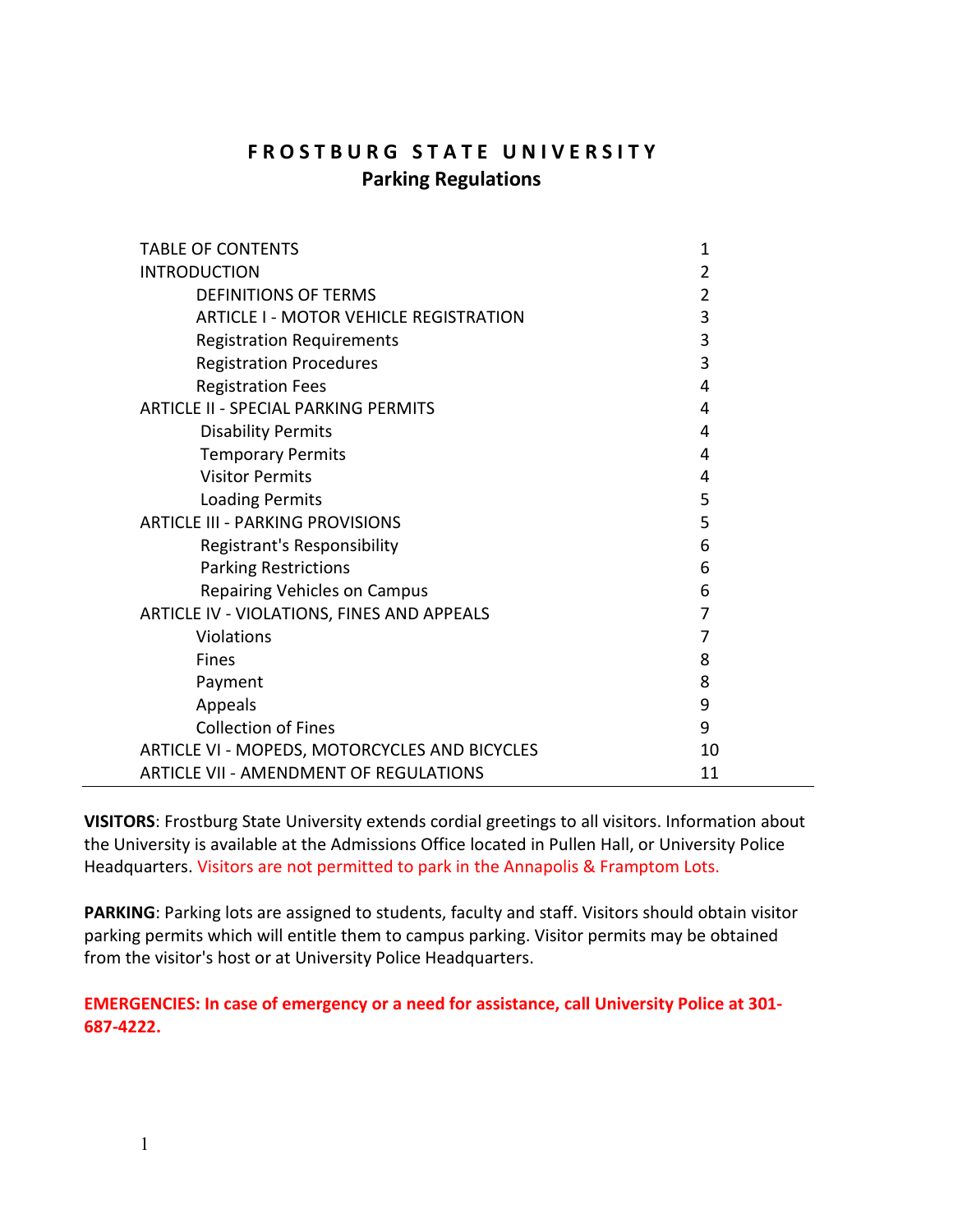#### **INTRODUCTION**

These regulations govern the parking, operation and use of vehicles on the Frostburg State University campus. They are designed to ensure the orderly and safe movement and parking of vehicles. All persons operating vehicles on campus are required to comply with these provisions.

Standard traffic regulations and definitions are enacted into the Motor Vehicle Laws of the State of Maryland (Transportation Article) and are enforced on University property. State citations will be issued for violations of those laws when there is no comparable University regulation. The University assumes no responsibility for any theft, loss, or damage to any vehicle operated or parked on University property.

#### **DEFINITIONS OF TERMS**

"University" refers to Frostburg State University.

"Campus" refers to the physical premises of the University.

"Motor Vehicle" means any automobile, truck, motorcycle, motor scooter, motor bike or any other motor-powered vehicle operating on land.

"Student" refers to any person, officially enrolled at the University for undergraduate or graduate study, whether for credit or non credit, unless employed by the University as a member of the faculty or staff.

"Resident student" means any student residing in campus residence facilities.

"Commuter student" means any student residing outside the boundaries of the University campus.

"Edgewood resident" means any person residing in Edgewood Commons apartments.

"Faculty" refers to any person employed by the University to perform teaching duties on campus.

"Staff" refers to any person employed at the University, other than faculty and students.

"Visitor" refers to any person (other than student, faculty, or staff) on campus in connection with University business or as a guest or invitee of a member of the University community.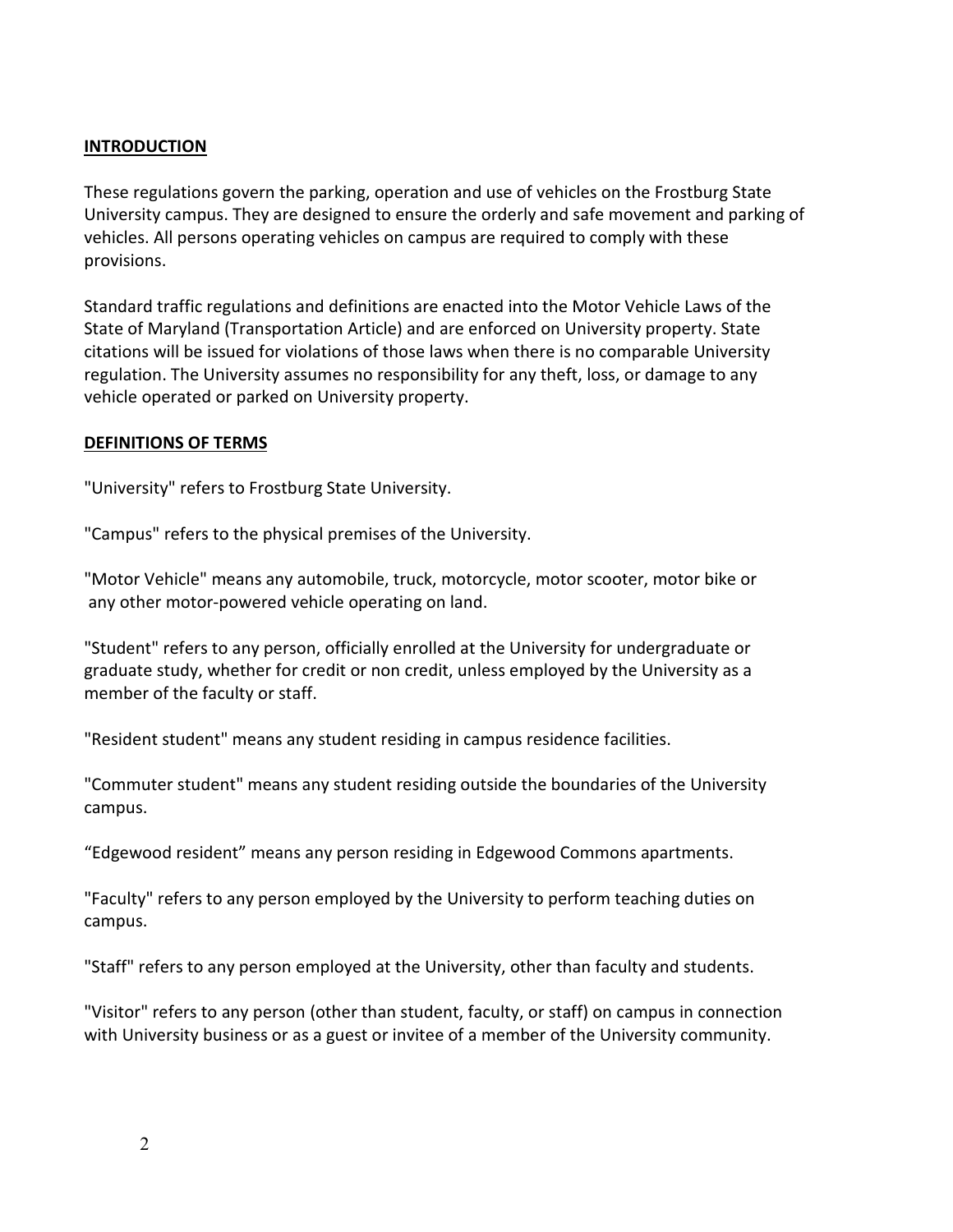#### **ARTICLE I - MOTOR VEHICLE REGISTRATION**

#### Sec.1. **Registration Requirements**

Any student, faculty or staff member who parks a motor vehicle on the campus must register with the University. This requirement applies when the motor vehicle is used on campus in connection with any University function or activity including job-related duties, classes, and/or athletic, cultural or social events.

All students are, upon proper registration, enabled to park a motor vehicle on campus.

#### Sec.2. **Registration Procedure**

Any student, faculty, and staff member wishing to park a motor vehicle on campus shall register at the University & Student Billing Office no later than the third business day after classes start for the semester. **All regulations except the registration requirement apply and are enforced during these three days. THERE IS NO GRACE PERIOD WHATSOEVER IN FACULTY/STAFF LOTS, INCLUDING THE REGISTRATION REQUIREMENT.**

# *All permits issued during the academic year are valid until the expiration date printed on the permit.*

Upon registration, a parking permit is issued for conspicuous placement on the vehicle. HANG-TAG PERMITS ARE TRANSFERABLE FROM VEHICLE TO VEHICLE. VIOLATIONS AND FINES ARE THE RESPONSIBILITY OF THE PERSON TO WHOM THE HANG-TAG IS REGISTERED. Parking permits for automobiles and trucks are to be hung from the rear view mirror with the numbered side facing out. Registration stickers for motorcycles, motor scooters, and motor bikes, are to be affixed to the right front fork. Owners of convertibles and vehicles without factory-installed rearview mirrors may obtain an adhesive sticker. **The registration sticker must be visible and in clear view from the outside of the vehicle.**

# **The registration process is considered complete only when the permit is properly displayed. Any vehicle not displaying such a permit shall be considered unregistered.**

Those students living in Edgewood Commons **MUST** register their vehicle with FSU and obtain a parking permit if they intend on utilizing any of the Frostburg State parking lots.

There is no charge for replacement of parking permits upon proof of damage to, or loss of, originally issued permit. Replacement permits are issued by University Police. Stolen permits should be immediately reported to University Police.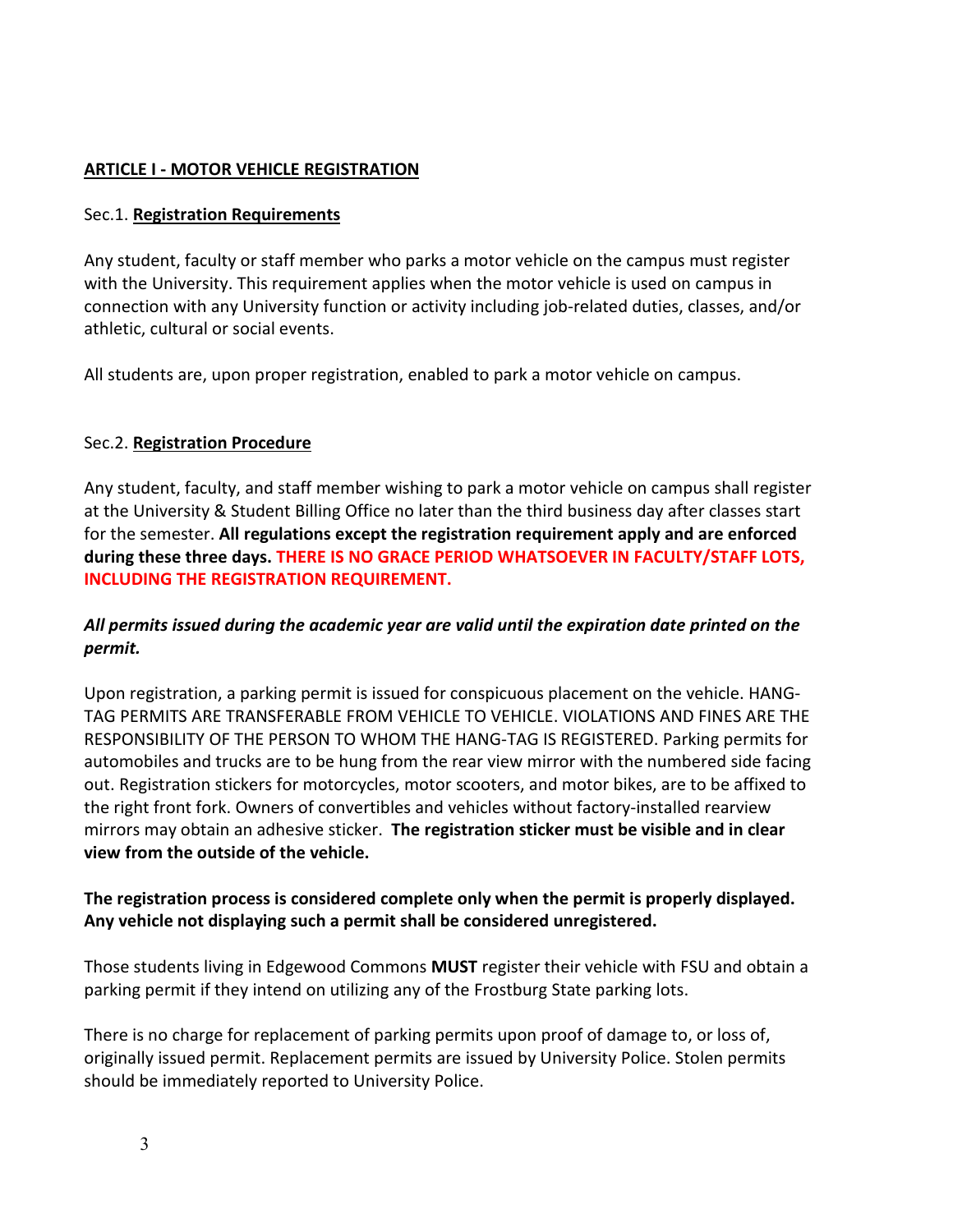#### Sec. 3.**Registration Fee**

The basic fee is \$40 per year. There is no charge to students living in University residence halls. Registration is required for summer session students who have not previously registered. There is a limit of one hang-tag permit per individual. *Payment of the registration fee does not guarantee a place to park.* The \$40 registration fee will be discounted 50% for new students or new employees entering after January  $1<sup>st</sup>$ . Upon request, students or employees exiting prior to December 31 will receive a 50% refund. **For each Academic year, a "green permit" will be issued free of charge upon request, to a maximum of 200 permits. Green permits are valid in the Stadium Lot only.**

#### ARTICLE II - **SPECIAL PARKING PERMITS**

Sec.1. Handicapped Permits

Vehicles parked in designated handicapped parking spaces must display permanent or temporary handicapped authorization from the motor vehicle administration agency.

Persons needing accommodation until such authorization may be obtained, shall obtain a temporary permit from University Police that will entitle them to park in areas otherwise prohibited, e.g., faculty/staff parking. A University temporary permit does not authorize parking in a handicapped parking space. FSU is committed to making all of its programs, services and activities accessible to persons with disabilities. Students may request accommodations through the Office of Student Support Services/Disabled Student Services, 150 Pullen Hall, 301- 687-4441, TDD 301-687-7955.

#### Sec.2. **Temporary Permits**

Persons who have forgotten to transfer their hang-tag to their vehicle for the day may obtain a one-day temporary permit by applying in person at University Police Headquarters. Temporary permits must be secured at the University Police Headquarters by persons desiring to park temporarily in an otherwise unauthorized area for purposes of loading or delivery. Temporary permits are also available for transient employees who are here for up to thirty days.

#### Sec.3. **Visitor Permits**

Visitors should obtain visitor parking permits immediately upon bringing a motor vehicle on campus. Except for discreet events identified by University officials, visitor permits are free of charge and are valid only for the date issued. **Visitor permits entitle the holder to park in any otherwise unreserved, legal parking place, except in Annapolis and Framptom Lot**.

Specially designated visitor spaces are found only in the Hitchins lot, and for Admissions guests, in Lower Pullen Lot. The issuance of visitor parking permits has been decentralized to various academic and administrative offices in each building. Visitor permits are also available from University Police. University Police will make special arrangements for groups of twenty or more, upon two weeks advance notice. Visitors operating vehicles on campus shall comply with all University traffic regulations and shall be prima-facie responsible for such compliance by all users of their vehicles. Persons expecting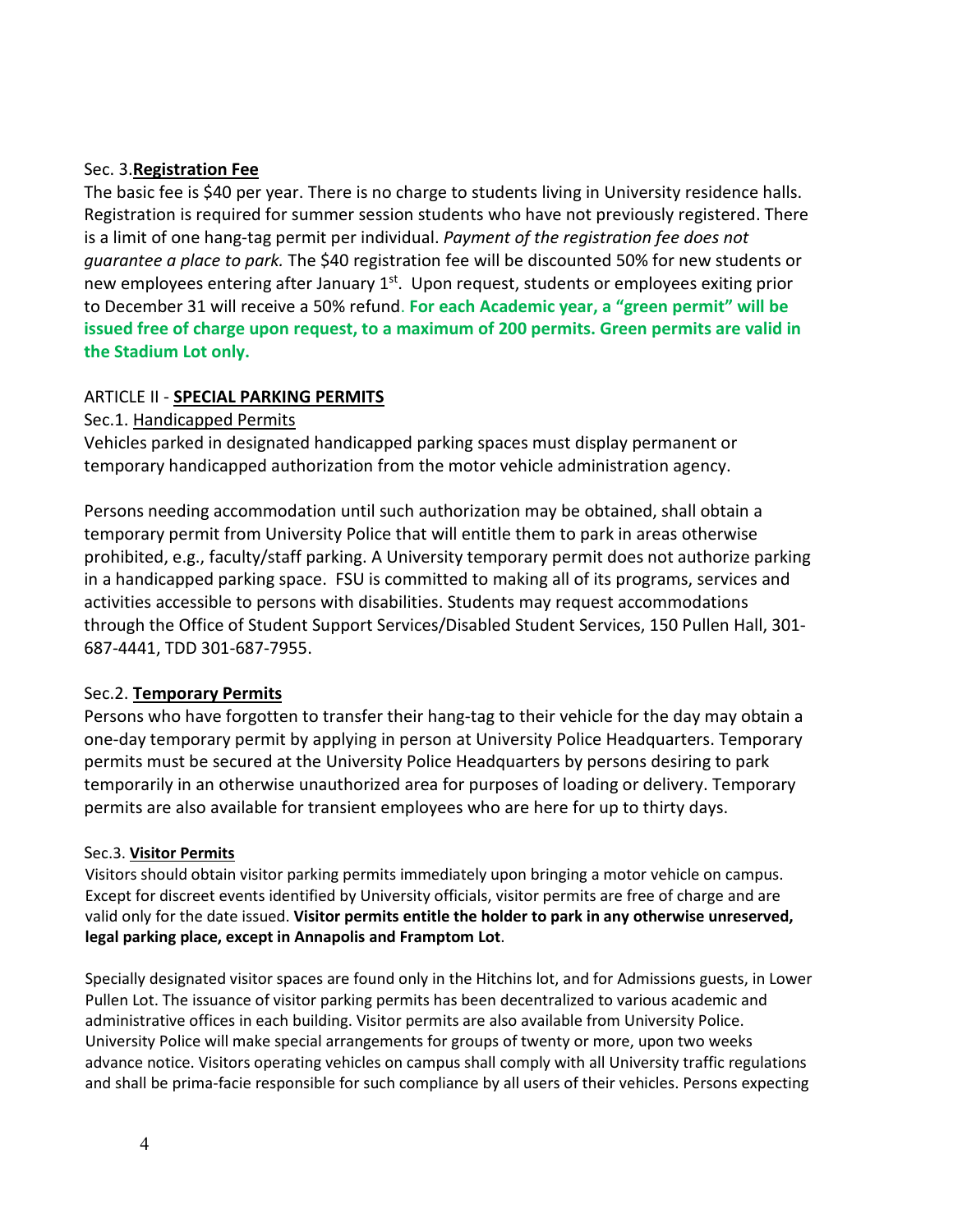visitors to the campus should inform them of these provisions. *It is a violation of these regulations for faculty, staff, or students to obtain or display a visitor permit***.**

# Sec.4. **Loading Permits**

Loading and unloading zones are provided at most campus buildings. They are reserved for state vehicles and commercial vehicles. Anyone else wishing to use a loading zone must first obtain a temporary permit from the University Police. Unless other arrangements are made with the University Police, all temporary loading and unloading permits have a fifteen (15) minute limit. The fine for loading zone violations is \$50.00

# **ARTICLE III - PARKING PROVISIONS**

# Sec.1. Registrant's Responsibility/ Owner's Responsibility

A faculty, staff, or student registrant shall be held presumptively responsible for any violation involving his/her parking permit. Should any vehicle be found on campus in violation of regulations and not displaying a permanent University parking permit, the owner or person in whose name such vehicle is registered under with State authorities shall be held responsible (Authority of 26-302 (b) The Maryland Vehicle Law).

# Sec.2. **Parking**

Vehicles must be parked in the lots assigned. **STUDENT VEHICLES MAY ONLY BE PARKED IN STUDENT LOTS OR SHARED LOTS. FACULTY & STAFF MAY PARK IN FACULTY/STAFF OR SHARED LOTS ONLY.** Lots are designated by a color-coding that matches the permit color. Student permits are **black**; faculty/staff permits are **red**. *ONLY VISITORS ARE ALLOWED TO PARK IN VISITOR SPACES.*

The responsibility for finding a parking space rests with the motor vehicle operator. The fact that a lot is full does not constitute a valid justification for violation of these regulations.

In all cases in which a motor vehicle is parked, the position of the vehicle shall be such that the whole of the vehicle is located within the boundaries of the parking space**. PARKING IS PERMITTED IN MARKED SPACES ONLY.** The fact that other vehicles are parked improperly shall not constitute an excuse for parking in a manner such that part of the vehicle extends over or beyond parking space boundaries.

No parking is allowed within 15 feet of a fire hydrant, in a fire lane, or where "No Parking" signs are posted. Loading areas and docks are no parking zones, reserved for state vehicles, commercial vehicles and vehicles displaying a loading and unloading pass.

# **Certain spaces have been marked by name for individuals with special parking needs. Those spaces are reserved at all times and may not be used by anyone else.**

Vehicle operators are responsible for obeying all parking and traffic signs as posted. Operators should carefully note that some lots will be closed during the night hours. Hours of lot closing and restrictions are posted at lot entrances.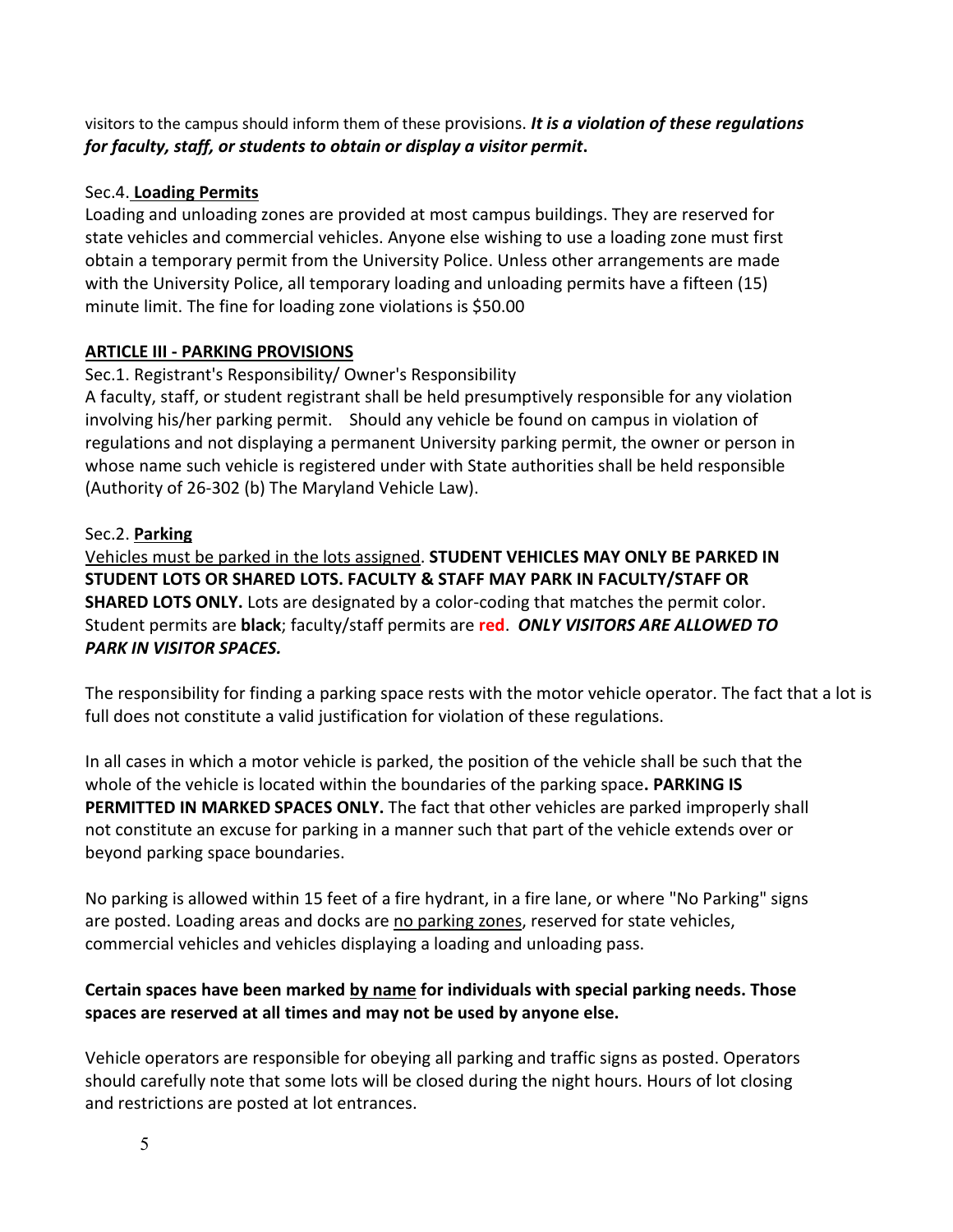It is impractical to mark with signs all areas of University property where parking is prohibited. Parking or driving is definitely prohibited on grass plots, tree plots, sidewalks, construction areas, or where it will physically mar the landscaping of the campus, create a safety hazard, interfere with the use of University facilities, hinder the free movement of pedestrian or vehicular traffic, or impede the use of emergency equipment.

# *Parking between 2:00 a.m. and 6:30 a.m. (October 15 to March 31) is restricted to lots***.**

Parking on streets or along designated curb areas during these hours is prohibited to facilitate maintenance and snow removal. In addition, various lots may be closed from time to time to facilitate maintenance and snow removal. Signs will be posted or halls notified informing operators of the closing of such lots. In the event of extreme snow conditions the College Avenue parking lot will be cleared of all vehicles.

During the shut-down periods all vehicles must be removed from University property unless prior arrangements are made with University Police.

*No parking will be allowed in the College Ave. Lot, Environmental Drive, Lower Pullen, and Student Services Lots between the hours of 12:00 midnight to 7:00 a.m. Sunday through Friday*. The Stadium Lot is to be used for storage of vehicles. Vehicles parked in violation of these provisions may be subject to towing at owner's expense.

The fact that a person parks in violation of any law, ordinance, or regulation and does not receive a citation does not mean that the law, ordinance, or regulation is no longer in effect.

With the following exceptions**, parking regulations are enforced Monday – Friday from 7am-5pm**

- **Chesapeake Lot – 24/7 Enforcement**
- **Environmental Drive –No parking 12am-7am**
- **Frampton Lot – 24/7 Enforcement-No Visitor Parking**
- **Lower Pullen Lot – No parking 12am-7am**
- **Student Services Lot – No parking 12am-7am**
- **College Avenue Lot – No parking 12am-7am**
- **Annapolis Lot – No Visitor Parking**

**Sec.3. Repairing Vehicles on Campus** Repairing of vehicles other than official University owned vehicles, except for emergency repairs, are prohibited on University property.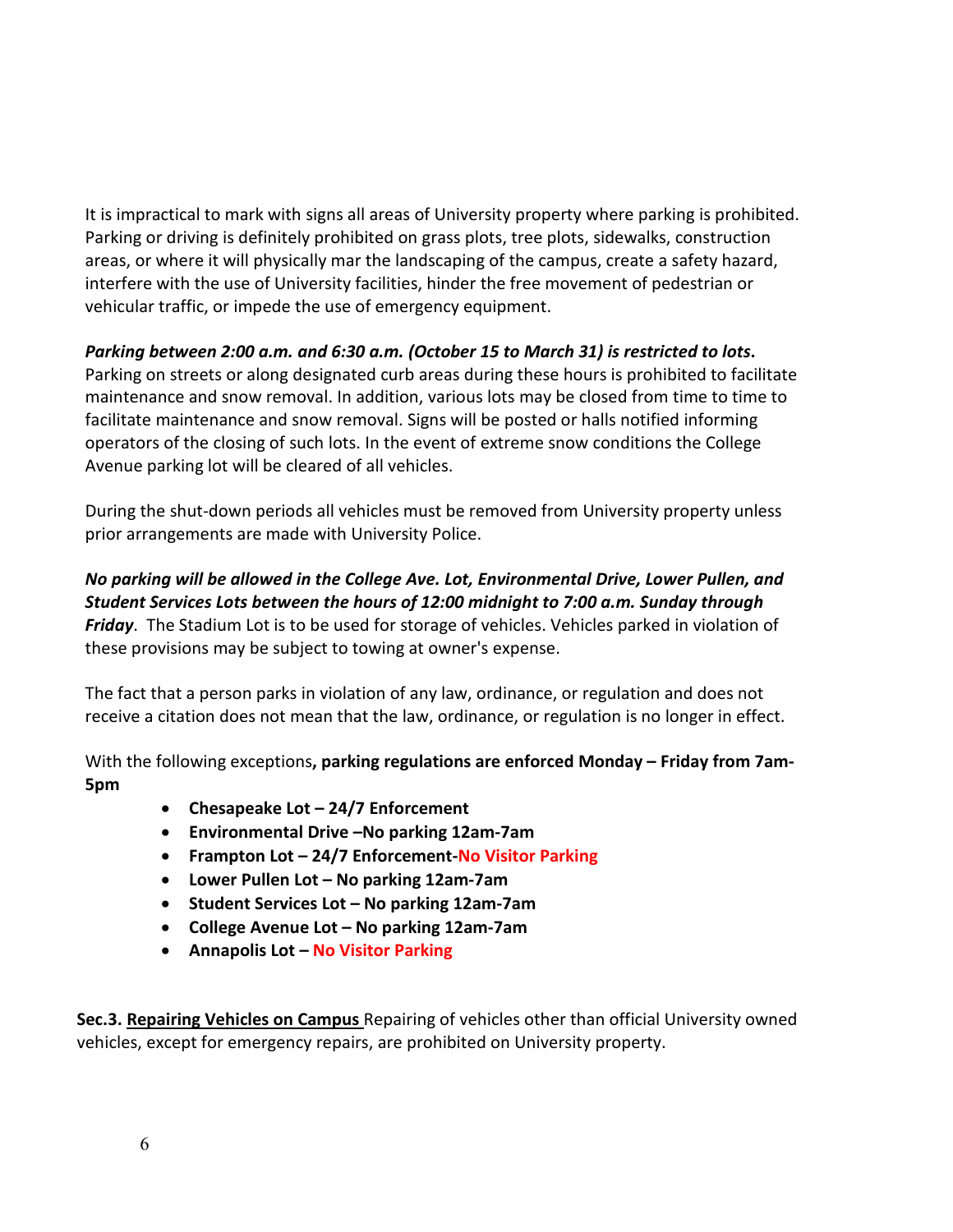## **ARTICLE IV - VIOLATIONS, FINES AND APPEALS**

#### **Sec.1. Violations**

(1) Parking an unregistered vehicle on campus (Vehicles not displaying a permit are considered unregistered), No permit displayed, or Failure to Display Valid Permit.

(2) Parking on campus by unauthorized individuals.

(3) Parking a vehicle in a lot assigned to another classification of user (including a prohibition against students who are family members of those with faculty/staff privileges from parking in faculty/staff areas).

(4) Improper display of a registration sticker or permit.

(5) Falsifying registration documents and/or statements. Note: Violations of this section may lead to disciplinary action as well.

(6) Exceeding the speed limit on campus. The speed limit within campus parking lots is 10 m.p.h.

(7) Ignoring or disobeying any posted sign, traffic device or barricade.

(8) Operating a motor vehicle (including motorcycles, motor scooters, all-terrain vehicles or mopeds) without university authorization on a sidewalk or walkway.

(9) Operating a bicycle in a careless or imprudent manner that endangers any property or the life or person of any individual.

(10) Parking in the same space for a period exceeding 48 consecutive hours (other than storage lots).

(11) Driving or parking outside of permitted parking areas/spaces.

(12) Unauthorized parking in the following regulated zones:

- a. Loading docks
- b. Service or access areas
- c. Within 15 feet of a fire hydrant
- d. Lots or areas restricted by traffic control signs
- e. Intersections
- f. Roadways or vehicular areas in such a way as to obstruct traffic
- g. Designated pedestrian walkways
- h. Grass or lawn areas
- i. Areas restricted for snow removal or other purposes
- j. Handicapped areas
- k. Fire lanes

(13) Display of a visitor's parking permit by faculty, staff or students.

(14) Display or possession of a lost/stolen parking permit.

(15) Parking in a parking place that is personally reserved for an identified, high-need parking patron.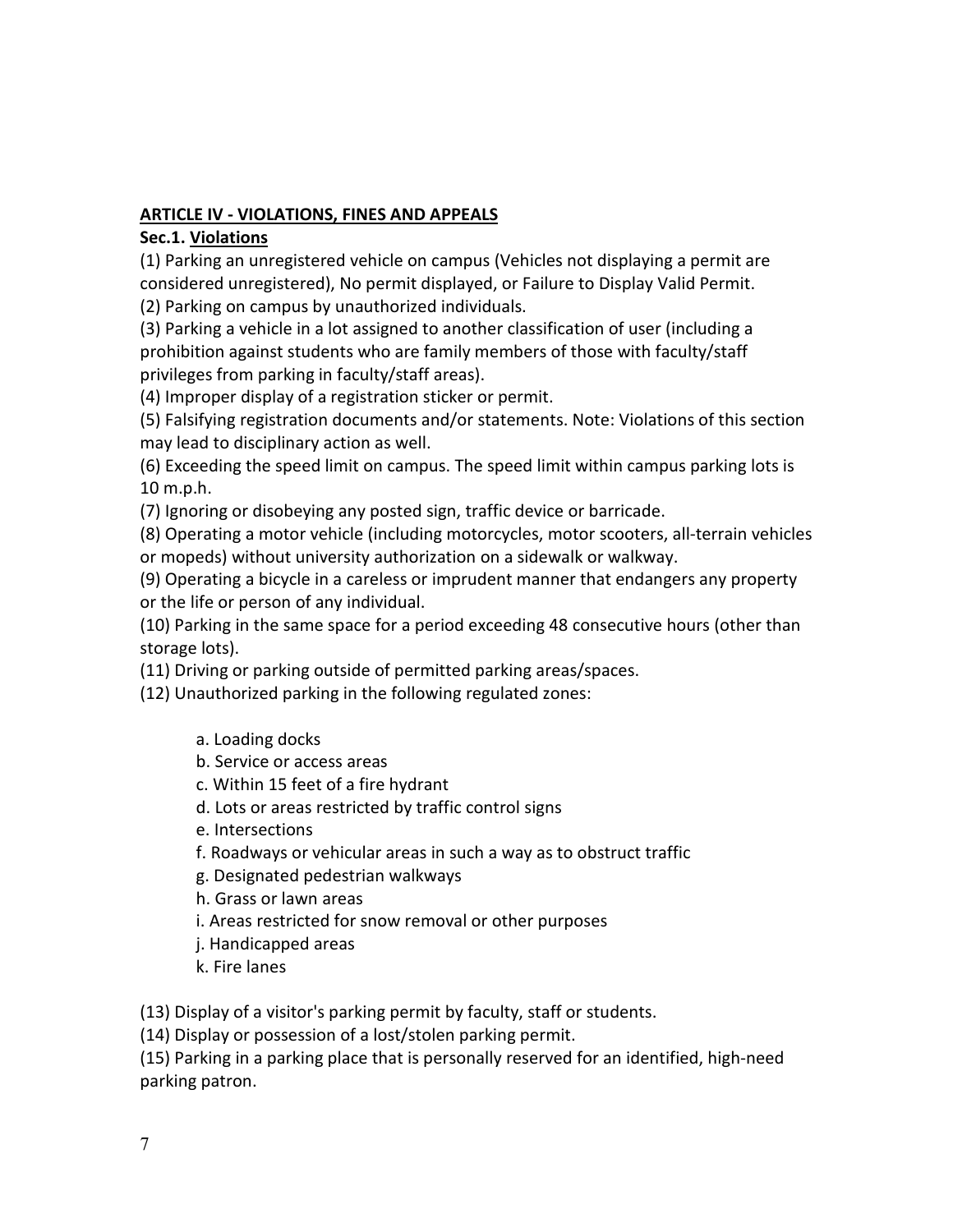(16) Parking overtime in a metered area (Meters require coin activation; a parking permit does not authorize metered parking).

#### **ARTICLE IV - VIOLATIONS, FINES AND APPEALS**

| Sec.2. Fines                                           |          |
|--------------------------------------------------------|----------|
| <b>Restricted Parking</b>                              | \$25.00  |
| Parked in a Reserved Space                             | \$20.00  |
| Permit Revoked                                         | \$30.00  |
| <b>Fraudulent Registration</b>                         | \$50.00  |
| Parked by Fire Hydrant                                 | \$20.00  |
| <b>Blocking Fire Lane</b>                              | \$20.00  |
| Parked in the grass/sidewalk                           | \$20.00  |
| Parking in handicapped space                           | \$100.00 |
| <b>Improper Display of Permit</b>                      | \$20.00  |
| Annapolis / Chesapeake/Student Services Lot Restricted | \$50.00  |
| Parked at Loading Dock                                 | \$50.00  |
| <b>Meter Violation</b>                                 | \$10.00  |
| No Parking Anytime                                     | \$20.00  |
| <b>Overtime Parking</b>                                | \$20.00  |
| <b>Obstructing Traffic</b>                             | \$20.00  |
| Using Lost/Stolen Permit                               | \$200.00 |
| Parking in Visitor Space                               | \$20.00  |
| Wrong Lot                                              | \$20.00  |
| Failure to Display Valid Permit                        | \$30.00  |
| Parked in personally Reserved Space                    | \$50.00  |

*All parking violations (except Parking in Handicapped space) are half-off the original price if paid by the end of the next business day.*

# **Sec.3. Payment**

All fines must be paid to University Billing (Pullen Hall) within 15 days (Saturdays, Sundays, and Holidays excluded) of issuance of a violation notice unless a court appearance of the violation is then pending.

If payment is made at University Billing before the end of the business day following the date of the issuance of the violation notice, the fine shall be discounted 50% as a reflection of the reduced costs of processing such promptly paid fines. Payment of a fine constitutes a guilty plea and a forfeit of the right to appeal.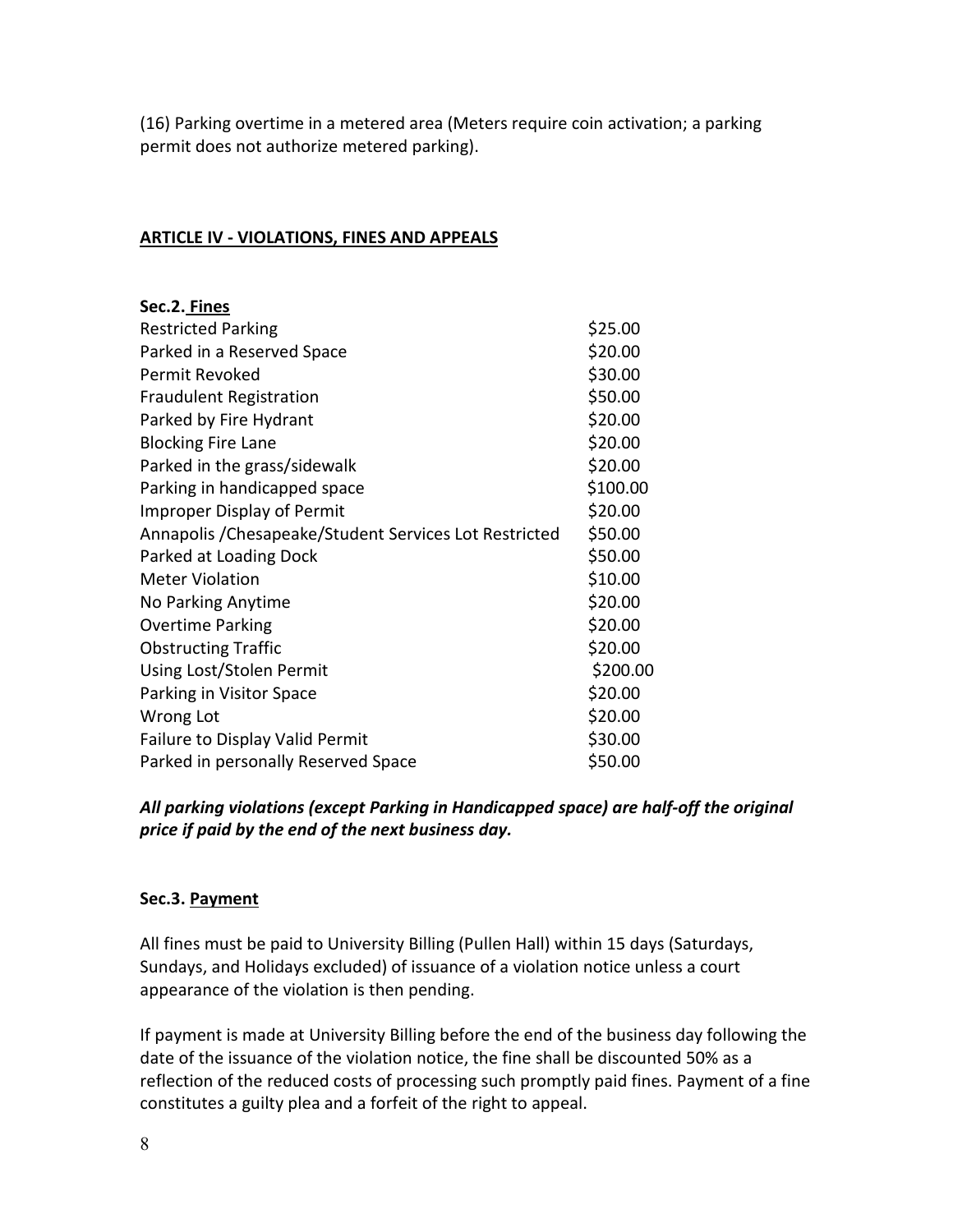#### **Sec.4. Appeals**

Any person may appeal receipt of a parking violation notice by returning the ticket to the University Police and filling out an appeal form. Paid tickets cannot be appealed.

**ADMINISTRATIVE APPEALS** - Persons who receive a parking violation notice have the right to an administrative appeal at the University. Exercising this right will constitute waiver of the right to an appeal in District Court. **To exercise this option an appeal form must be completed and returned to the University Police Department within five (5) business days of receipt of the notice. Appeal forms may be obtained at University Police**. Appeals are made in writing only and based solely on the written appeal. There is no personal appearance. Appeal decisions are heard by the University's Parking Appeals Committee with all appeal decisions final.

# **ARTICLE IV - VIOLATIONS, FINES AND APPEALS**

**TRAFFIC COURT APPEALS** - Persons who wish to contest a parking violation notice in District Court may do so by **notifying the University Police within five (5) business days of receipt of the notice.** Exercising this right will constitute a waiver of the right to an Administrative Appeal at the University.

**VISITOR APPEALS** - If a parking violation notice was issued to a visitor for failure to register a vehicle or display a valid permit, the notice should be sent to the University Police Headquarters, 101 Braddock Road, Frostburg State University, Frostburg, Maryland 21532-1099. The ticket will be promptly forgiven. Visitors are responsible for all violations except registration violations. *Visitors who fail to take any action within fifteen (15) days regarding a ticket received will be held liable for the ticket and there will be no forgiveness.*

# **Sec.5. Collection of Fines**

Any person who has not paid any fine at the Business Office within 30 days after the date of the violation or within 30 days after the District Court appearance, whichever date is later. Students are reminded that registration for succeeding semesters will not be permitted until fines and costs are paid. The President of the University is authorized to withhold the salary check of any full-time faculty member, temporary faculty member, administrator, or professional librarian who is delinquent in the proper discharge of any debt to the University by which he/she is employed until such time as that debt has been properly discharged.

Any person found in violation of these regulations five or more times in any given academic year may be called before the Parking Appeals Committee to show cause why his/her parking privileges should not be revoked. The Committee has the power to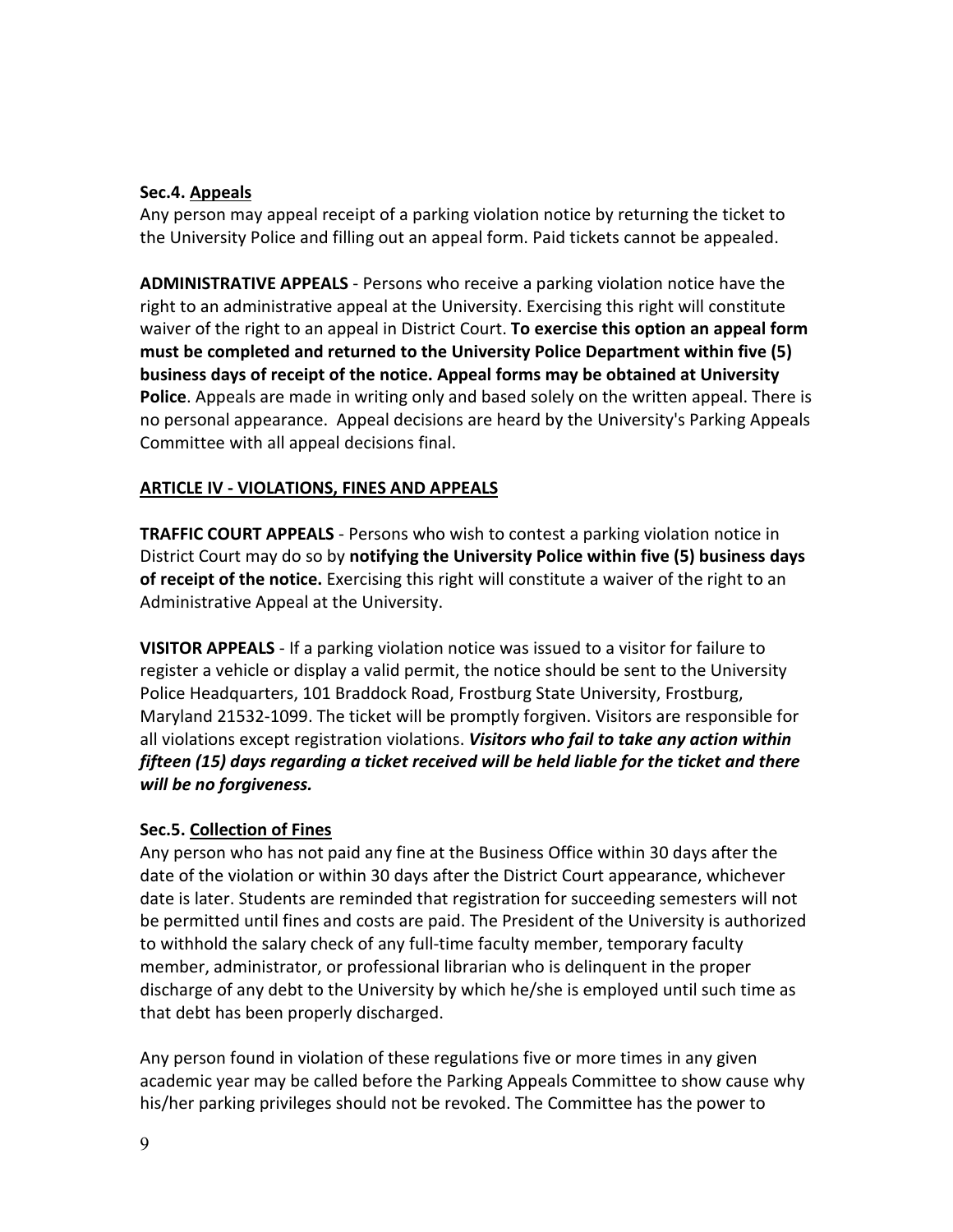revoke such privileges for a period not to exceed six months. Any person parking a vehicle on campus after having his/her parking privileges revoked shall be subject to impounding procedures.

#### **Sec.6. Flagging Procedures**

Pursuant to section 26-305 of the State Motor Vehicle Laws (Department of Transportation Art.), the University will notify the Motor Vehicle Administration of parking violation notices issued on campus by the University Police which remain unpaid after thirty (30) days. Under this "Flagging Procedure", the Motor Vehicle Administration withholds the registration, renewal, or transfer of the vehicle until all fines and administrative fees have been paid.

#### **Sec.2. Loading/Unloading**

Loading and unloading zones are provided at most campus buildings. They are reserved for state vehicles and commercial vehicles. Anyone else wishing to use a loading zone must first obtain a temporary permit from University Police. Unless other arrangements are made with University Police, all temporary loading and unloading permits have a fifteen (15) minute limit. The fine for loading zone violations is \$50.00.

During certain days and hours of the week vehicles may be permitted to drive to residence halls so students may load/unload their vehicles. Metered loading and unloading spaces are provided at Westminster and Cambridge Halls. Persons driving to other halls to load/unload must notify University Police Headquarters.

# **ARTICLE VI - MOPEDS, MOTORCYCLES AND BICYCLES**

**Sec.1. Motorized bicycles,** commonly referred to as "Mopeds" shall not be parked in buildings, parked so as to block entrance ways, driven on lawns or sidewalks.

#### **Sec.2. A person may not secure a bicycle to:**

(1) Fire hydrant or traffic control device.

(2) A pole, meter, or device on which notice has been posted by the appropriate authorities forbidding the securing of bicycles; or

(3) Any place where the securing of a bicycle would obstruct or impede vehicular traffic or pedestrian movement, including handrails exit discharge areas and handicapped ramps or access ways.

(4) Violation of this section will subject the bicycle owner or operator to a "No Parking" fine of \$20 as specified in Article IV. A bicycle parked in a manner which restricts emergency access or handicapped access may be impounded or immobilized pending the identification of the owner and the issuance of a parking violation notice.